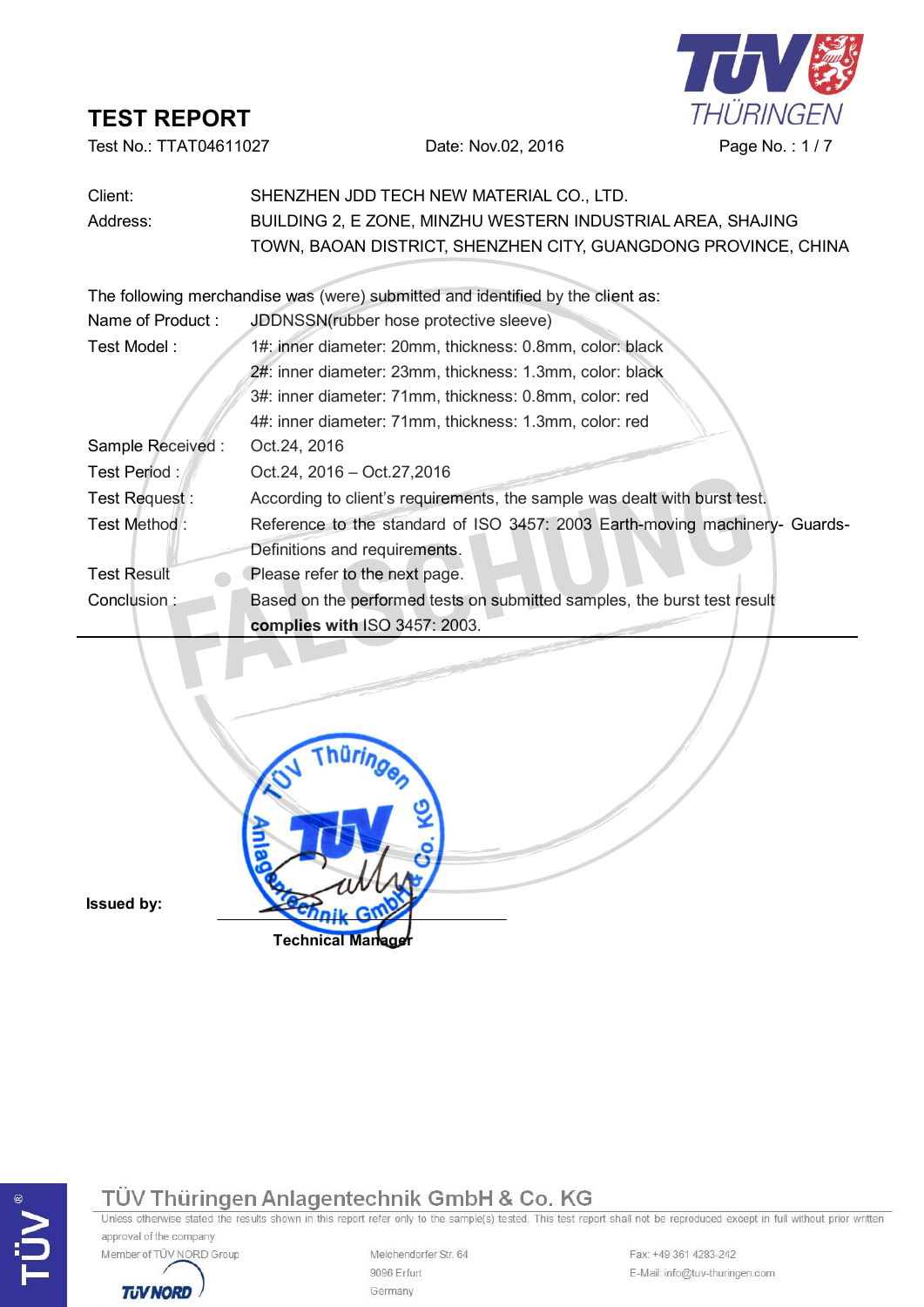

Test No.: TTAT04611027 Date: Nov.02, 2016 Page No. : 2 / 7

#### **Statement:**

The samples tested in this report are provided and confirmed by the client. The test results in this report are only for samples and do not involve other samples of the same product. The manufacturer shall ensure that all products in production conform to the samples in this report.

## **Test Result and Summary:**

| Test Item         | <b>Test Method</b> | Conclusion |
|-------------------|--------------------|------------|
| <b>Burst test</b> | ISO 3457: 2003     | Compliance |

Remark:

Compliance: Meet the standard or client's requirements.

Un- Compliance: Does not meet the standard or client's requirements.

No conclusion: Only provide the test results, not to determine the results of compliance. Fortective sleeves with different inner diameter, thickness and color **FALSCHUNG FALSCHUNG FACTS FACTS Specimens:** A rubber hose protective sleeves with different inner diameter, thickness and color **\*\*\*\*\*\*\*\*\*** To

#### **Test Specimens:**

## TÜV Thüringen Anlagentechnik GmbH & Co. KG

Unless otherwise stated the results shown in this report refer only to the sample(s) tested. This test report shall not be reproduced except in full without prior written approval of the company.



**TUV NORD** 

Melchendorfer Str. 64 9096 Erfurt Germany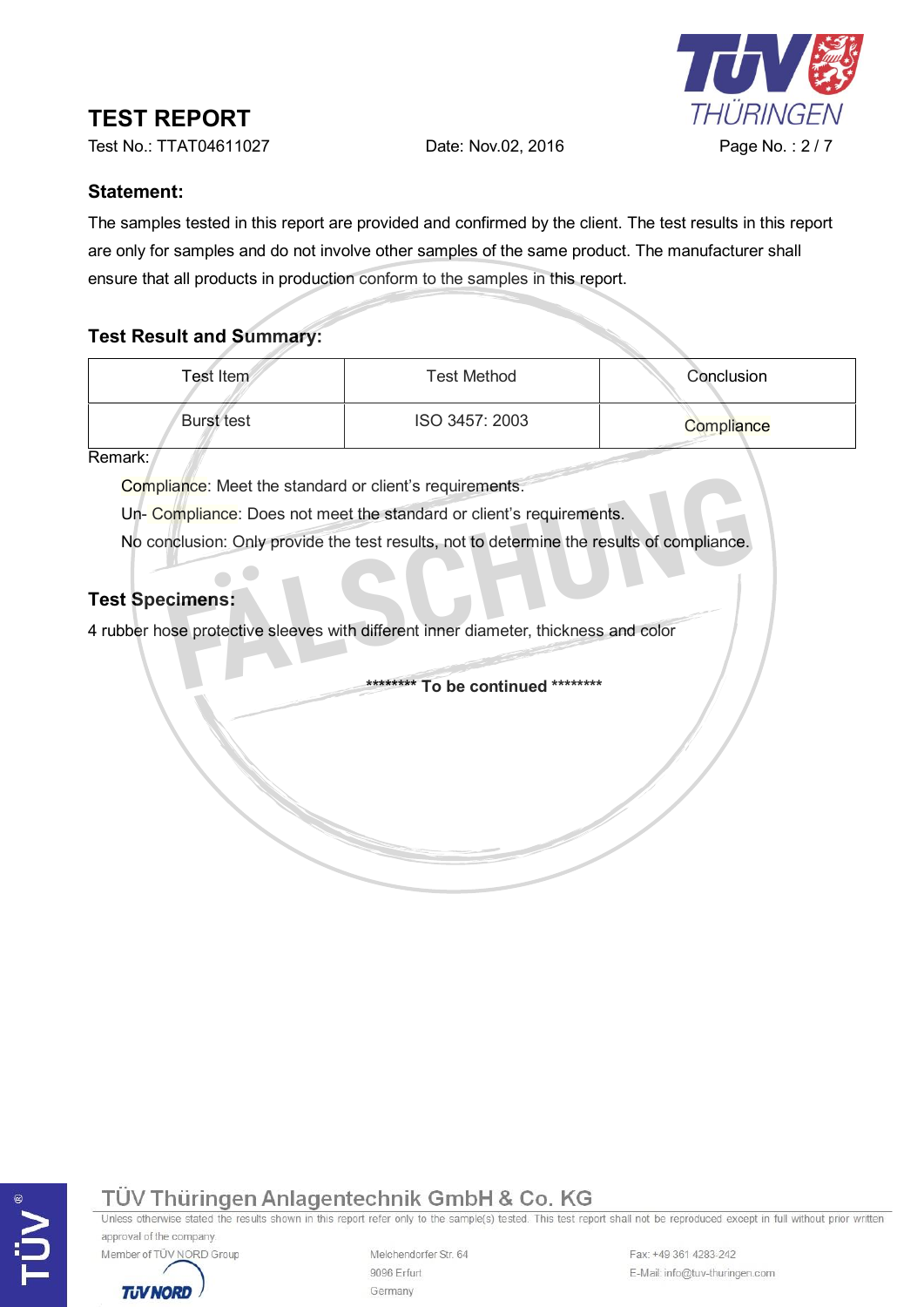Test No.: TTAT04611027 Date: Nov.02, 2016 Page No.: 3/7

THÜRINGEN

 $\mathbf{T}$ 

## **Test Result:**

| <b>Sample</b> | <b>Rubber Hose</b>                                                                                                                       | <b>Test Result</b>                                                                                                                                                                                           | ISO 3457-2003                                                                                                                                                                                      | <b>Conclusion</b> |  |
|---------------|------------------------------------------------------------------------------------------------------------------------------------------|--------------------------------------------------------------------------------------------------------------------------------------------------------------------------------------------------------------|----------------------------------------------------------------------------------------------------------------------------------------------------------------------------------------------------|-------------------|--|
|               |                                                                                                                                          |                                                                                                                                                                                                              | <b>Requirement</b>                                                                                                                                                                                 |                   |  |
| 1#            | Rubber hose<br>specification:<br>- Gates 5M3K<br>- Outside<br>diameter: 7.9mm<br>Maximum working<br>pressure: 800 PSI<br>Length: 700mm   | The minimum burst<br>pressure of rubber<br>hose is 3100 PSI.<br>- The protective<br>sleeve is not<br>damaged.<br>- The liquid in rubber<br>hose did not splash<br>due to protection of<br>protective sleeve. | If rubber hose bursts<br>when water pressure<br>is more than<br>minimum burst<br>pressure, the<br>protective sleeve can<br>effectively protect the<br>liquid in the rubber<br>hose from splashing. | Compliance        |  |
| 2#            | Rubber hose<br>specification:<br>- Gates 5M3K<br>- Outside<br>diameter: 7.9mm<br>Maximum working<br>pressure: 800 PSI<br>- Length: 700mm | - The minimum burst<br>pressure of rubber<br>hose is 3200 PSI.<br>The protective<br>sleeve is not<br>damaged.<br>- The liquid in rubber<br>hose did not splash<br>due to protection of<br>protective sleeve. | If rubber hose bursts<br>when water pressure<br>is more than<br>minimum burst<br>pressure, the<br>protective sleeve can<br>effectively protect the<br>liquid in the rubber<br>hose from splashing. | Compliance        |  |

**\*\*\*\*\*\*\*\* To be continued \*\*\*\*\*\*\*\***

TÜV Thüringen Anlagentechnik GmbH & Co. KG

Unless otherwise stated the results shown in this report refer only to the sample(s) tested. This test report shall not be reproduced except in full without prior written approval of the company.

Member of TÜV NORD Group

**TUV NORD** 

Melchendorfer Str. 64 9096 Erfurt Germany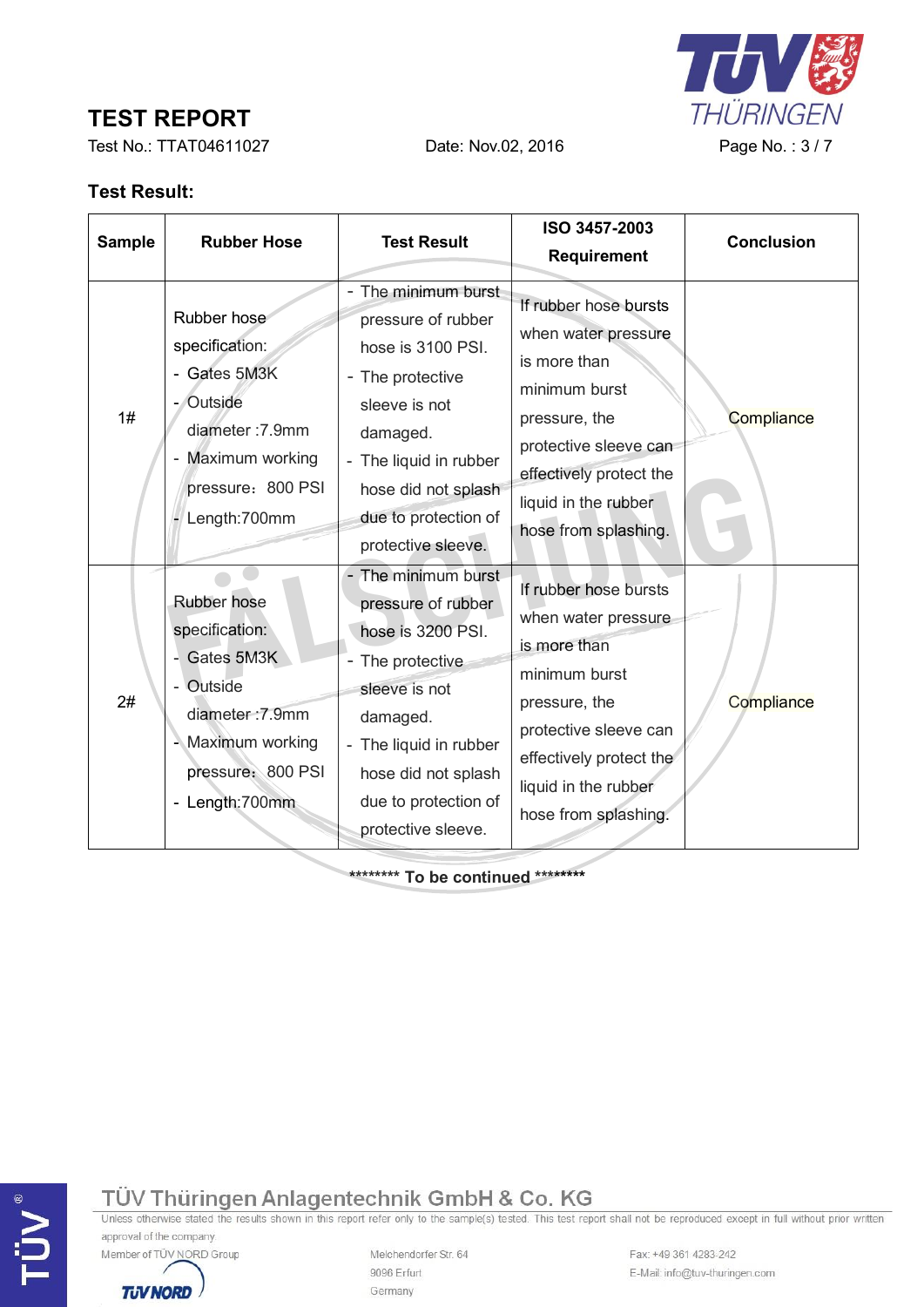

Test No.: TTAT04611027 Date: Nov.02, 2016 Page No.: 4/7

| <b>Sample</b> | <b>Rubber Hose</b>                                                                                                                              | <b>Test Result</b>                                                                                                                                                                                             | ISO 3457-2003<br><b>Requirement</b>                                                                                                                                                                | <b>Conclusion</b> |
|---------------|-------------------------------------------------------------------------------------------------------------------------------------------------|----------------------------------------------------------------------------------------------------------------------------------------------------------------------------------------------------------------|----------------------------------------------------------------------------------------------------------------------------------------------------------------------------------------------------|-------------------|
| 3#            | Rubber hose<br>specification:<br>- KG1NF-800<br>- Outside<br>diameter: 49.8mm<br>Maximum working<br>pressure: 800 PSI<br>Length:600mm           | - The minimum burst<br>pressure of rubber<br>hose is 3100 PSI.<br>- The protective<br>sleeve is not<br>damaged.<br>- The liquid in rubber<br>hose did not splash<br>due to protection of<br>protective sleeve. | If rubber hose bursts<br>when water pressure<br>is more than<br>minimum burst<br>pressure, the<br>protective sleeve can<br>effectively protect the<br>liquid in the rubber<br>hose from splashing. | Compliance        |
| 4#            | Rubber hose<br>specification:<br>- Gates KG1NF-800<br>- Outside<br>diameter: 49.8mm<br>- Maximum working<br>pressure: 800 PSI<br>- Length:600mm | - The minimum burst<br>pressure of rubber<br>hose is 3000 PSI.<br>- The protective<br>sleeve is not<br>damaged.<br>- The liquid in rubber<br>hose did not splash<br>due to protection of<br>protective sleeve. | If rubber hose bursts<br>when water pressure<br>is more than<br>minimum burst<br>pressure, the<br>protective sleeve can<br>effectively protect the<br>liquid in the rubber<br>hose from splashing. | Compliance        |

#### **Remark:**

- 1) 1#: inner diameter:20mm, thickness: 0.8mm, color: black 2#: inner diameter: 23mm, thickness: 1.3mm, color: black 3#: inner diameter: 71mm, thickness: 0.8mm, color: red 4#: inner diameter: 71mm, thickness: 1.3mm, color: red
- 2) Medium: water

**TUV NORD** 

- 3) Un-aged rubber hose assemblies, on which the end fittings have been attached for not more than 30 days.
- 4) Burst test procedure:

Reference to the standard of SAE J343:2016 Test and Test Procedures for SAE 100R Series Hydraulic Hose and Hose Assemblies:

**\*\*\*\*\*\*\*\* To be continued \*\*\*\*\*\*\*\***

#### TÜV Thüringen Anlagentechnik GmbH & Co. KG Unless otherwise stated the results shown in this report refer only to the sample(s) tested. This test report shall not be reproduced except in full without prior written approval of the company. Member of TÜV NORD Group Melchendorfer Str. 64 9096 Erfurt

Germany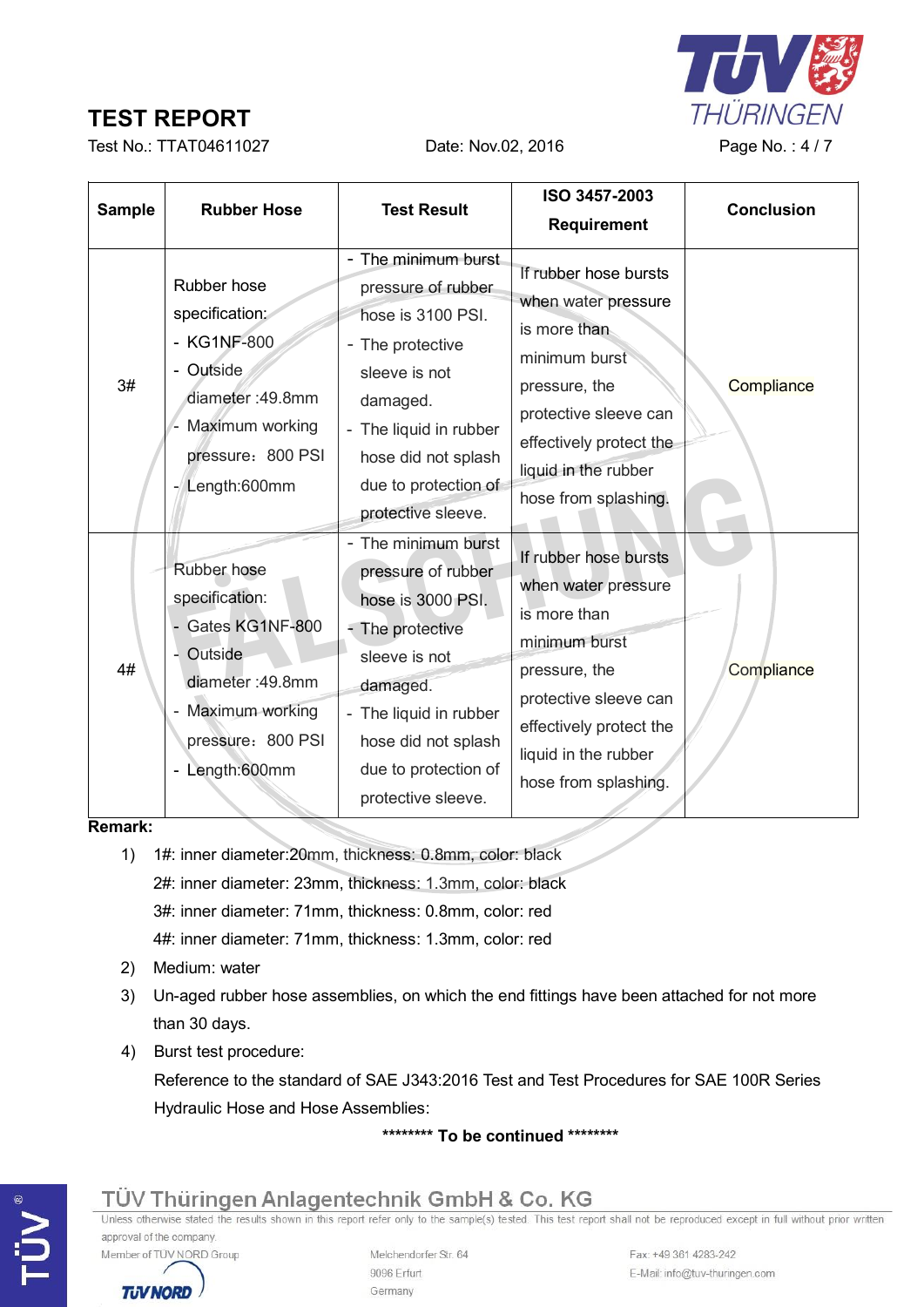

Test No.: TTAT04611027 Date: Nov.02, 2016 Page No.: 5/7

- a) To a hydrostatic pressure, increased at a constant rate so as to attain the specified minimum burstpressure within a period of not less than 15 s nor more than 60 s.
- b) Rate of increased pressure: 50~200 PSI/s.
- 5) Burst test is performed under specific conditions including: minimum burst pressure, rubber hose and assemblies, medium, gap between rubber hose and protective sleeve. Any change in conditions will affect the test result.
- 6) If a significant risk of injury exists from parts containing fluid, such hazards shall be addressed by design, by guarding, by locating beyond safety distances or by warning. Where it is necessary for machine components to be exposed in order for them to perform their intended function, guarding shall be provided to the extent permitted by proper operation or use. When guarding cannot eliminate the hazard associated with operating conditions as specified by the machine manufacturer, appropriate safety warnings in accordance with ISO 9244 shall be applied. **\*\*\*\*\*\*\*\* To be continued \*\*\*\*\*\*\*\* FÄLSCHUNG**



Unless otherwise stated the results shown in this report refer only to the sample(s) tested. This test report shall not be reproduced except in full without prior written approval of the company.



**TUV NORD** 

Melchendorfer Str. 64 9096 Erfurt Germany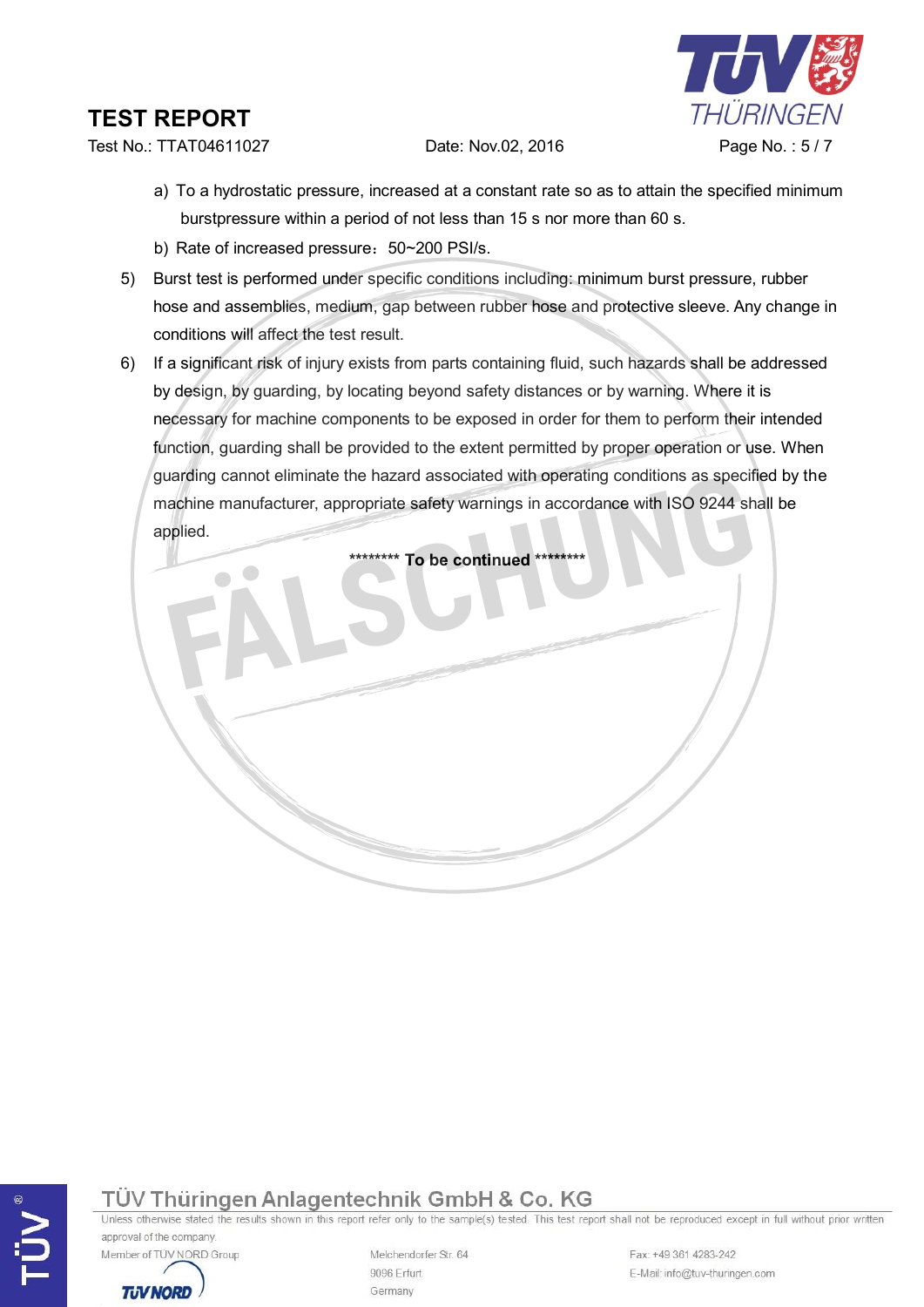

Test No.: TTAT04611027 Date: Nov.02, 2016 Page No.: 6/7

**Sample Photos**



**\*\*\*\*\*\*\*\* To be continued \*\*\*\*\*\*\*\***

TÜV Thüringen Anlagentechnik GmbH & Co. KG<br>Unless otherwise stated the results shown in this report refer only to the sample(s) tested. This test report shall not be reproduced except in full without prior written approval of the company.



**TUV NORD** 

Melchendorfer Str. 64 9096 Erfurt Germany